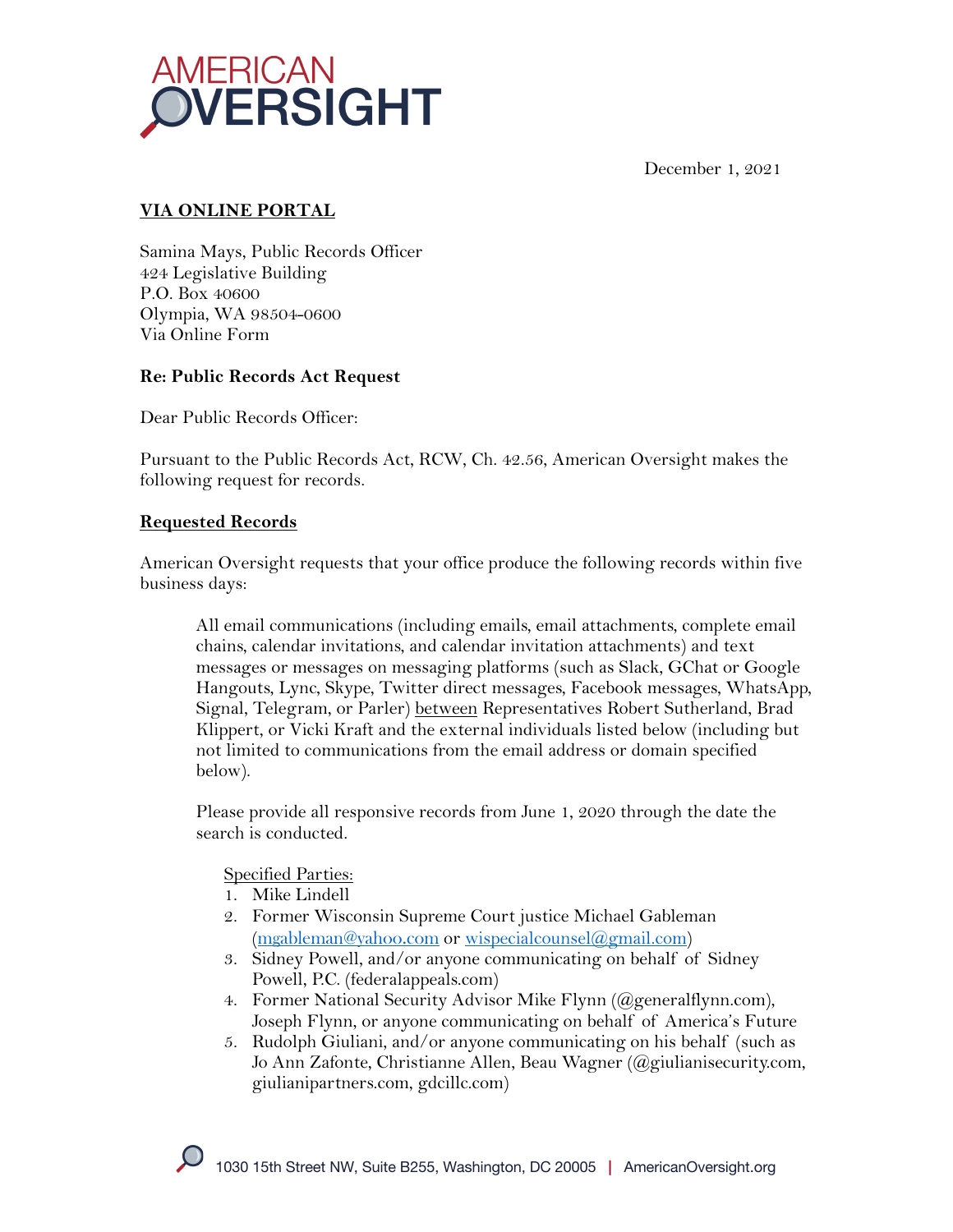- 6. Cleta Mitchell (cleta@cletamitchell.com, cmitchell@foley.com, or @bradleyfdn.org)
- 7. Thomas Datwyler (tcdatwyler  $(\partial_{\mathcal{L}}g$  mail.com), or anyone communicating on behalf of the American Voting Rights Foundation
- 8. Phill Kline (phillklineva@gmail.com), Jacqueline Timmer, or anyone communicating on behalf of the American Voter's Alliance  $(Qgot$ freedom.org)
- 9. Jenna Ellis, and/or anyone communicating on behalf of Liberty University's Falkirk Center (@falkirkcenter.com) or the Thomas More Society (@thomasmoresociety.org) or the American Greatness Fund (@americangreatnessfund.com)
- 10. Corey Lewandowski
- 11. Earl Eugene Kern, and/or anyone communicating on behalf of Wake Technology Services, Inc. (@waketsi.com)
- 12. Ben Cotton, and/or anyone communicating on behalf of CyFir  $(Qcylir.com)$
- 13. Heather Honey, and/or anyone communicating on behalf of Haystack Investigations (@haystackinvestigations.com)
- 14. Doug Logan, and/or anyone communicating on behalf of Cyber Ninjas (@cyberninjas.com)
- 15. Colonel Phil Waldron (phil@onewarrior.com, JWRLLC@gmail.com, or p@bonfiresearch.org), Russell Ramsland (ryuks9sq@alliedspecialops.us), James Keet Lewis III (keet@jkeetlewis.com) and/or anyone communicating on behalf of Allied Security Operations Group (@alliedspecialops.us)
- 16. Jovan Hutton Pulitzer (jovanhuttonpulitzer@gmail.com)
- 17. Patrick Byrne or anyone communicating on behalf of the America Project (@americaproject.com)
- 18. Matthew DePerno or anyone communicating on behalf of the DePerno Law Office (@depernolaw.com)
- 19. Catherine Engelbrecht or anyone communicating on behalf of True the Vote (@truethevote.org)
- 20. John Eastman (jeastman@claremont.org, @attorneyeastman.com)
- 21. Lin Wood, including (lwood@fightback.law)
- 22. Shiva Ayyadurai (vashiva@vashiva.com)
- 23. Hogan Gidley, Ken Blackwell (kennethblackwell693@gmail.com) or anyone communicating on behalf of the America First Policy Institute (@americafirstpolicy.com)
- 24. Barry Farah (barry@barryfarah.com)
- 25. Douglas Frank (drdouglasfrank@protonmail.com)
- 26. Joe Cotta
- 27. Jennifer "Jenni" Cotta
- 28. Ron Watkins

#### **Fee Waiver Request**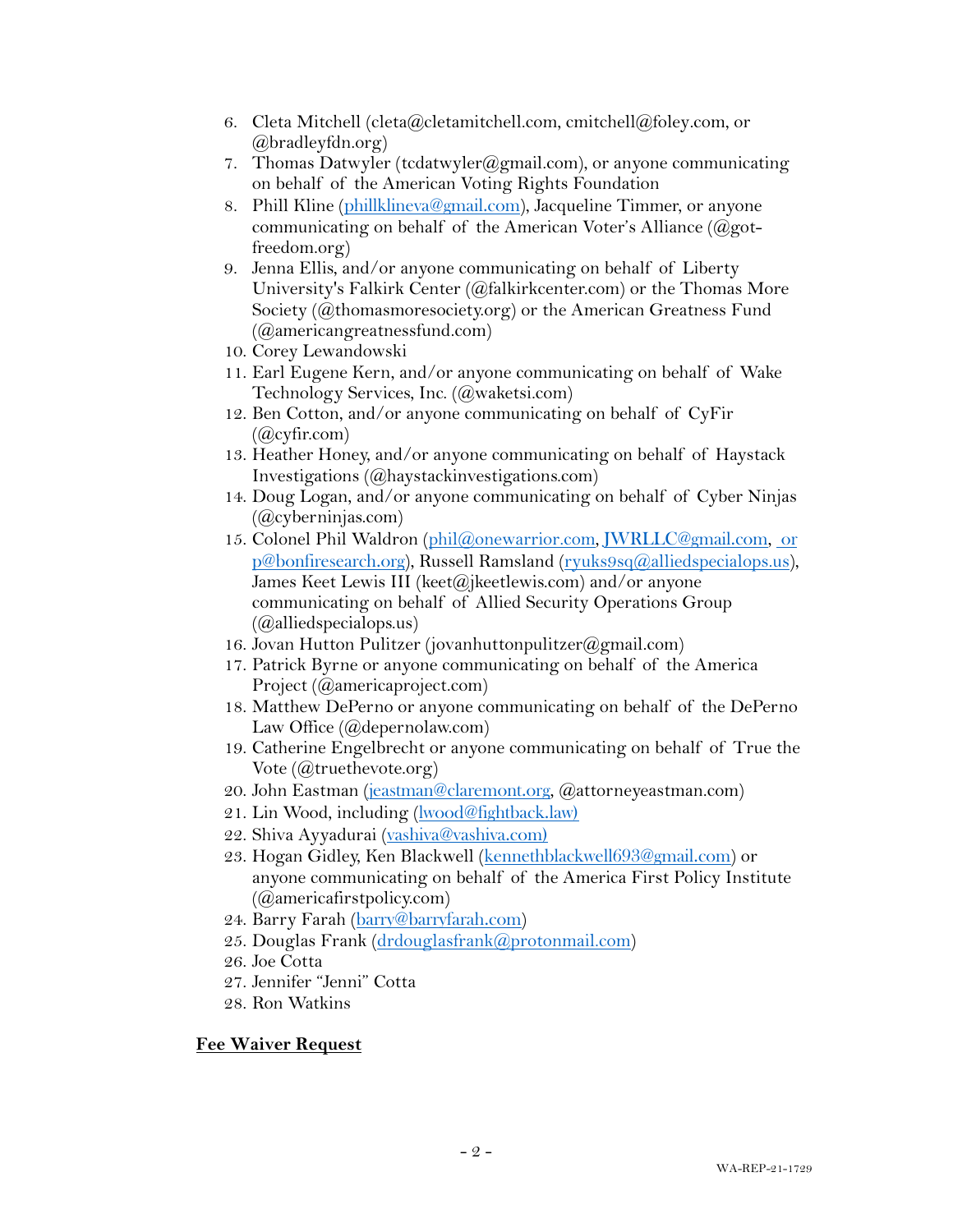In accordance with RCW § 42.56.120(4), American Oversight requests a waiver of fees associated with providing copies of the requested records to the extent permitted by your agency's rules and regulations.

American Oversight is a  $501(c)(3)$  nonprofit with the mission to promote transparency in government, to educate the public about government activities, and to ensure the accountability of government officials. American Oversight uses information gathered through research and public records requests, and its analysis of it, to educate the public through reports, press releases, or other media. American Oversight also makes materials it gathers available on its public website and promotes their availability on social media platforms, such as Facebook and Twitter.1

The public has a significant interest in communications officials elected to the Washington legislature may be having with external individuals or entities associated with promoting the "big lie" that the 2020 presidential election was "stolen." Records with the potential to shed light on this matter would contribute significantly to public understanding of operations of the Washington state government, including whether and to what extent members of the legislature may be communicating with external individuals and entities associated with promoting the "big lie."

Accordingly, American Oversight respectfully requests a fee waiver.

To the extent your agency anticipates charging any fees in connection with this request for records, American Oversight requests that you inform us in advance of doing so.

## **Guidance Regarding the Search & Processing of Requested Records**

In connection with its request for records, American Oversight provides the following guidance regarding the scope of the records sought and the search and processing of records:

- Please search all locations and systems likely to have responsive records, regardless of format, medium, or physical characteristics.
- Our request for records includes any attachments to those records or other materials enclosed with those records when they were previously transmitted. To the extent that an email is responsive to our request, our request includes all

<sup>&</sup>lt;sup>1</sup> American Oversight currently has approximately 15,600 page likes on Facebook and 109,100 followers on Twitter. American Oversight, Facebook,

https://www.facebook.com/weareoversight/ (last visited Nov. 17, 2021); American Oversight (@weareoversight), Twitter, https://twitter.com/weareoversight (last visited Nov. 17, 2021).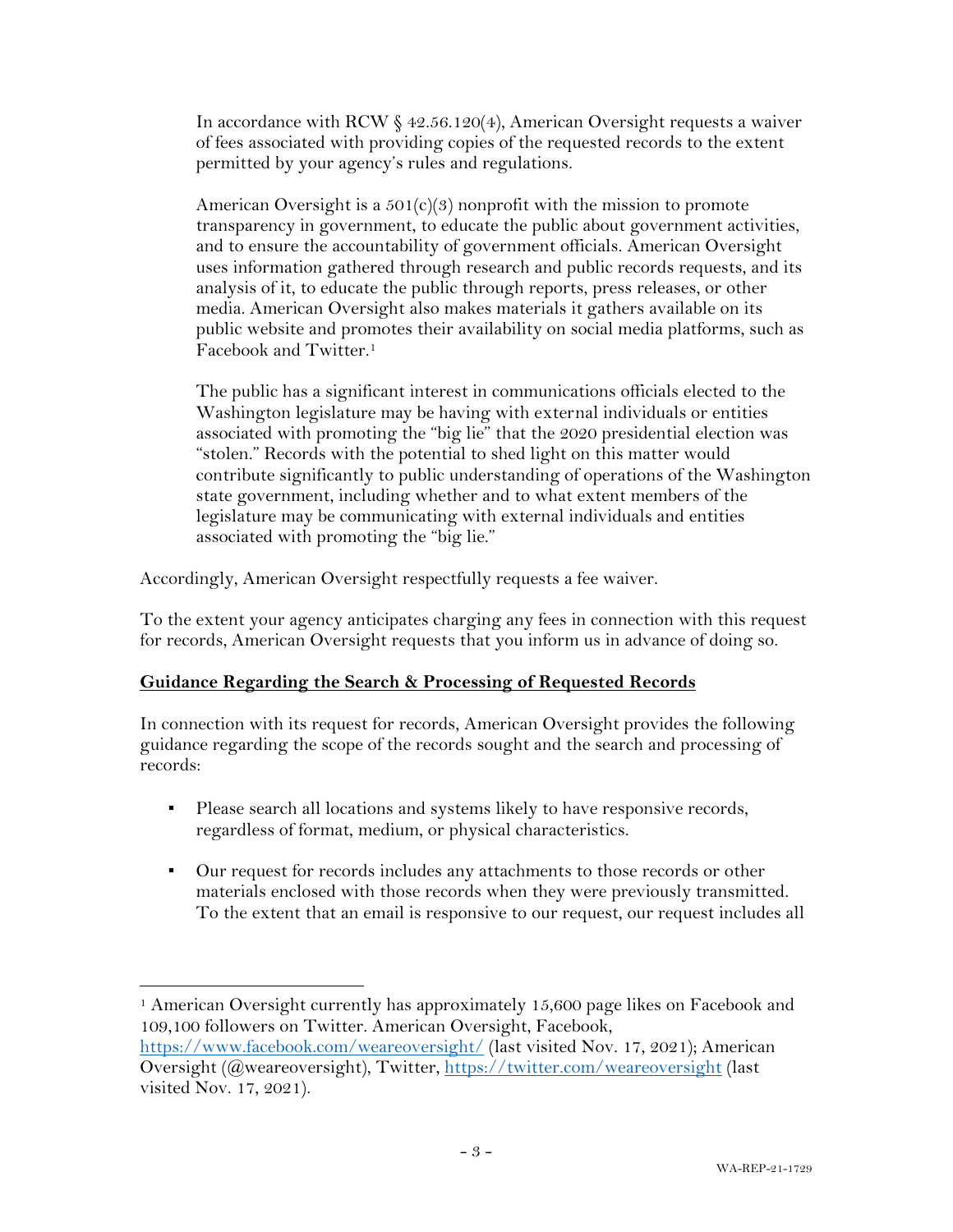prior messages sent or received in that email chain, as well as any attachments to the email.

- **•** Please search all relevant records or systems containing records regarding agency business. Do not exclude records regarding agency business contained in files, email accounts, or devices in the personal custody of your officials, such as personal email accounts or text messages. Records of official business conducted using unofficial systems or stored outside of official files are subject to the Public Records Act.2
- In the event some portions of the requested records are properly exempt from disclosure, please disclose any reasonably segregable non-exempt portions of the requested records.3 If a request is denied in whole, please state specifically why it is not reasonable to segregate portions of the record for release. If a request is denied in whole or in part, please state specifically which statute renders the records or portions exempt from disclosure and provide a brief explanation of how the exemption applies to the record or portion withheld.<sup>4</sup>
- Please take appropriate steps to ensure that records responsive to this request are not deleted by the agency before the completion of processing for this request. If records potentially responsive to this request are likely to be located on systems where they are subject to potential deletion, including on a scheduled basis, please take steps to prevent that deletion, including, as appropriate, by instituting a litigation hold on those records.

# **Conclusion**

If you have any questions regarding how to construe this request for records or believe that further discussions regarding search and processing would facilitate a more efficient production of records of interest to American Oversight, please do not hesitate to contact American Oversight to discuss this request. American Oversight welcomes an opportunity to discuss its request with you before you undertake your search or incur search or duplication costs. By working together at the outset, American

<sup>2</sup> *See, e.g.*, *O'Neill v. City of Shoreline*, 170 Wn.2d 138, ¶ 11 (2010) (holding agency records on city officials' personal computers subject to PRA, and noting "If government employees could circumvent the PRA by using their home computers for government business, the PRA could be drastically undermined."); *Nissen v. Pierce County*, 183 Wn.2d 581, 585 (2015) (holding agency records on personal cell phones subject to PRA); *see also* Washington State Att'y Gen. Bob Ferguson, *Washington State Sunshine Laws 2016, An Open Government Resource Manual* at 7 (Oct. 31, 2016), https://agportals3bucket.s3.amazonaws.com/uploadedfiles/Home/About\_the\_Office/Open\_Governme nt/Open\_Government\_Internet\_Manual/Open%20Government%20Resource%20Man ual%202016%20-%20Oct.%2031%202016%20%282%29.pdf.

<sup>3</sup> RCW § 42.56.210(1).

<sup>4</sup> RCW § 42.56.210(3).